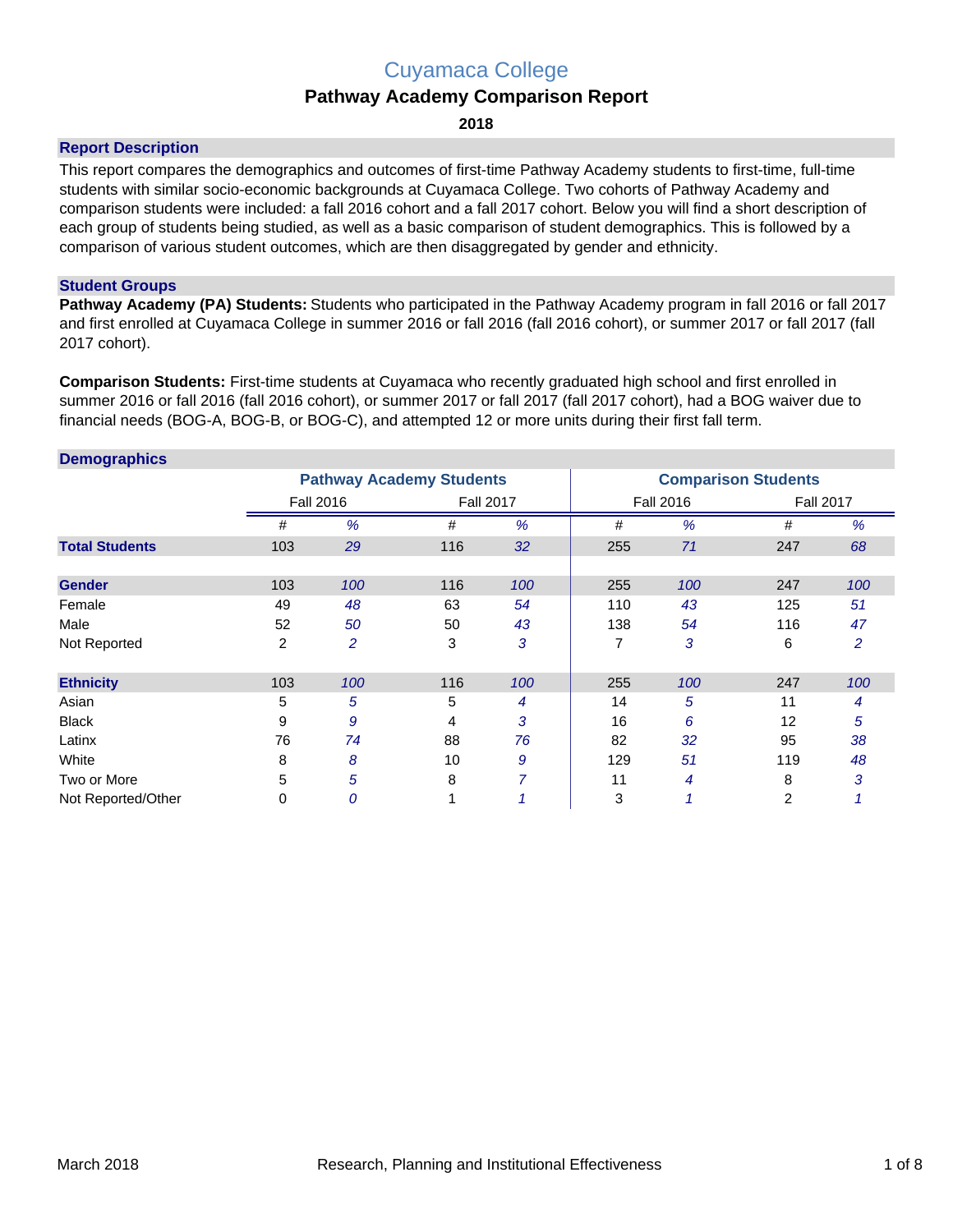# Cuyamaca College

## **Pathway Academy Comparison Report: Outcomes**

**Fall 2016 and Fall 2017 Cohorts**

|                                 | <b>Pathway Academy Students</b> |                |                  |                 | <b>Comparison Students</b> |                  |             |                  |  |
|---------------------------------|---------------------------------|----------------|------------------|-----------------|----------------------------|------------------|-------------|------------------|--|
|                                 | <b>Fall 2016</b>                |                | <b>Fall 2017</b> |                 |                            | <b>Fall 2016</b> |             | <b>Fall 2017</b> |  |
|                                 | $\#$                            | %              | $\#$             | %               | #                          | %                | #           | %                |  |
| <b>Total Students</b>           | 103                             | 29             | 116              | 32              | 255                        | 71               | 247         | 68               |  |
| <b>Course Retention</b>         | 402                             | 100            | 468              | 100             | 1,048                      | 100              | 1,019       | 100              |  |
| Retained                        | 360                             | 90             | 438              | 94              | 950                        | 91               | 943         | 93               |  |
| Withdrew                        | 42                              | 10             | 30               | 6               | 98                         | 9                | 76          | $\overline{7}$   |  |
| <b>Course Success</b>           | 402                             | 100            | 468              | 100             | 1,048                      | 100              | 1,019       | 100              |  |
| Successful                      | 280                             | 70             | 336              | 72              | 762                        | 73               | 773         | 76               |  |
| Not Successful                  | 80                              | 20             | 102              | 22              | 188                        | 18               | 170         | 17               |  |
| Withdrew                        | 42                              | 10             | 30               | $6\phantom{1}6$ | 98                         | 9                | 76          | $\overline{7}$   |  |
| <b>Math Course Retention</b>    | 145                             | 100            | 170              | 100             | 261                        | 100              | 266         | 100              |  |
| Retained                        | 121                             | 83             | 154              | 91              | 221                        | 85               | 235         | 88               |  |
| Withdrew                        | 24                              | 17             | 16               | 9               | 40                         | 15               | 31          | 12               |  |
| <b>Math Course Success</b>      | 145                             | 100            | 170              | 100             | 261                        | 100              | 266         | 100              |  |
| Successful                      | 84                              | 58             | 97               | 57              | 160                        | 61               | 185         | 70               |  |
| Not Successful                  | 37                              | 26             | 57               | 34              | 61                         | 23               | 50          | 19               |  |
| Withdrew                        | 24                              | 17             | 16               | 9               | 40                         | 15               | 31          | 12               |  |
| <b>English Course Retention</b> | 109                             | 100            | 124              | 100             | 227                        | 100              | 225         | 100              |  |
| Retained                        | 101                             | 93             | 116              | 94              | 212                        | 93               | 212         | 94               |  |
| Withdrew                        | 8                               | $\overline{7}$ | 8                | 6               | 15                         | $\overline{7}$   | 13          | 6                |  |
| <b>English Course Success</b>   | 109                             | 100            | 124              | 100             | 227                        | 100              | 225         | 100              |  |
| Successful                      | 79                              | 72             | 93               | 75              | 182                        | 80               | 177         | 79               |  |
| Not Successful                  | 22                              | 20             | 23               | 19              | 30                         | 13               | 35          | 16               |  |
| Withdrew                        | 8                               | $\overline{7}$ | 8                | 6               | 15                         | $\overline{7}$   | 13          | 6                |  |
| <b>ESL Course Retention</b>     | $\boldsymbol{9}$                | 100            | 18               | 100             | 17                         | 100              | 25          | 100              |  |
| Retained                        | 8                               | 89             | 14               | 78              | 15                         | 88               | 25          | 100              |  |
| Withdrew                        | $\mathbf{1}$                    | 11             | 4                | 22              | 2                          | 12               | $\mathbf 0$ | $\overline{0}$   |  |
| <b>ESL Course Success</b>       | 9                               | 100            | 18               | 100             | 17                         | 100              | 25          | 100              |  |
| Successful                      | 8                               | 89             | 12               | 67              | 15                         | 88               | 18          | 72               |  |
| Not Successful                  | 0                               | 0              | $\overline{c}$   | 11              | 0                          | 0                | 7           | 28               |  |
| Withdrew                        | 1                               | 11             | 4                | 22              | 2                          | 12               | $\mathbf 0$ | 0                |  |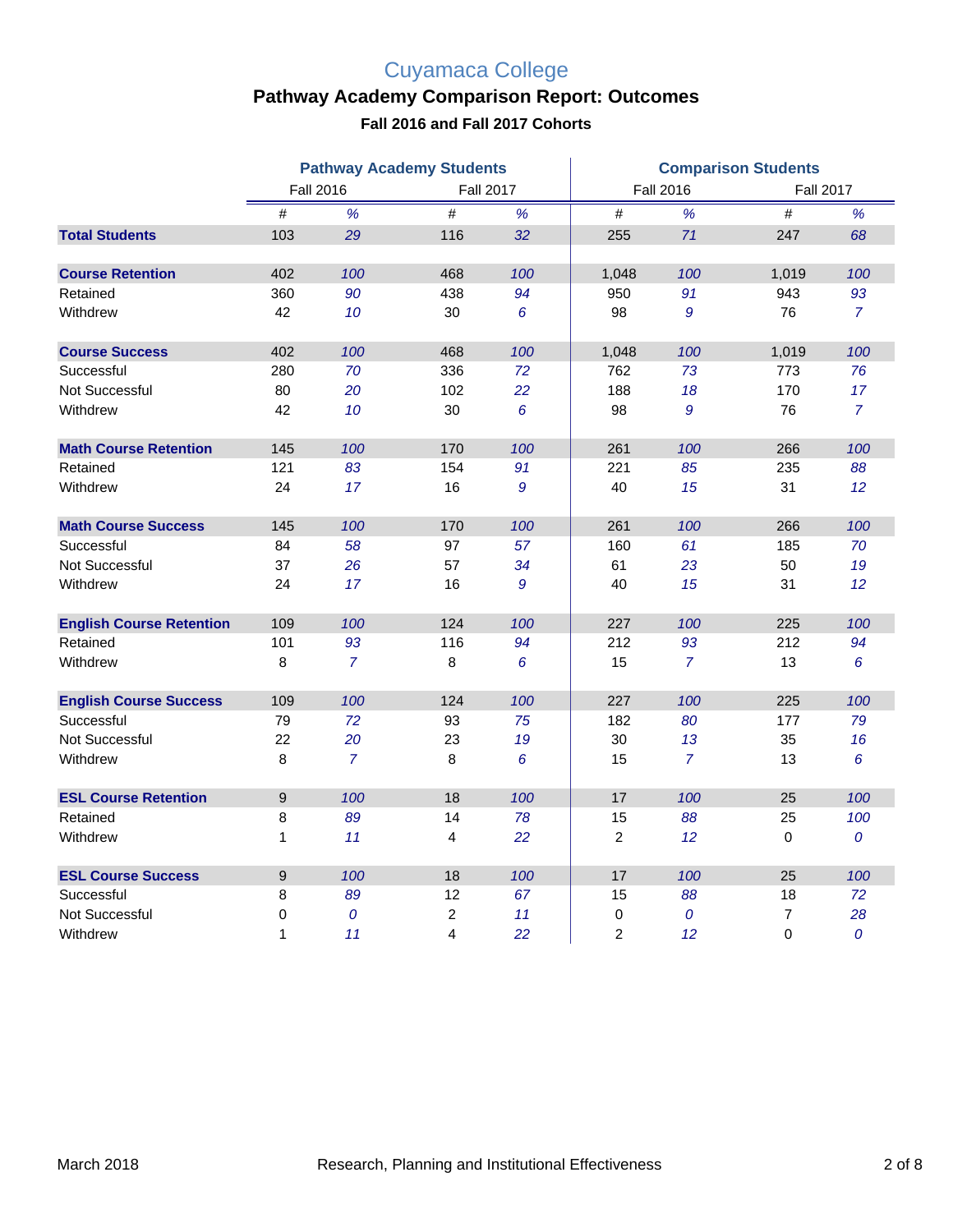|                                   | <b>Pathway Academy Students</b> |                          |                |                  |                 | <b>Comparison Students</b> |          |                          |  |
|-----------------------------------|---------------------------------|--------------------------|----------------|------------------|-----------------|----------------------------|----------|--------------------------|--|
|                                   | <b>Fall 2016</b>                |                          |                | <b>Fall 2017</b> |                 | <b>Fall 2016</b>           |          | <b>Fall 2017</b>         |  |
|                                   | $\#$                            | $\overline{\frac{9}{6}}$ | #              | $\frac{9}{6}$    | $\overline{\#}$ | $\overline{\frac{9}{6}}$   | #        | $\overline{\frac{9}{6}}$ |  |
| <b>Semester Units Attempted</b>   | 103                             | 100                      | 116            | 100              | 255             | 100                        | 247      | 100                      |  |
| $0.1 - 5.9$                       | 1                               | $\mathcal I$             | 0              | 0                | 0               | 0                          | 0        | 0                        |  |
| $6.0 - 8.9$                       | 0                               | 0                        | $\overline{2}$ | $\overline{c}$   | 0               | 0                          | $\Omega$ | $\overline{0}$           |  |
| $9.0 - 11.9$                      | 11                              | 11                       | 8              | $\overline{7}$   | $\Omega$        | $\overline{O}$             | $\Omega$ | $\overline{O}$           |  |
| 12.0 and above                    | 91                              | 88                       | 106            | 91               | 255             | 100                        | 247      | 100                      |  |
| Mean Units Attempted              |                                 | 13.9                     |                | 13.6             | 14.0            |                            | 14.0     |                          |  |
| <b>Semester Units Completed</b>   | 103                             | 100                      | 116            | 100              | 255             | 100                        | 247      | 100                      |  |
| 0.0                               | $\overline{7}$                  | 7                        | 5              | 4                | 15              | 6                          | 19       | 8                        |  |
| $0.1 - 5.9$                       | 8                               | 8                        | 15             | 13               | 28              | 11                         | 13       | 5                        |  |
| $6.0 - 8.9$                       | 26                              | 25                       | 14             | 12               | 20              | 8                          | 27       | 11                       |  |
| $9.0 - 11.9$                      | 8                               | 8                        | 14             | 12               | 36              | 14                         | 23       | 9                        |  |
| 12.0 and above                    | 54                              | 52                       | 68             | 59               | 156             | 61                         | 165      | 67                       |  |
| Mean Units Completed              | 10.1                            |                          | 10.6           |                  |                 | 10.7                       |          | 11.1                     |  |
| <b>Semester GPA</b>               | 101                             | 100                      | 115            | 100              | 241             | 100                        | 231      | 100                      |  |
| 1.99 and below                    | 34                              | 34                       | 35             | 30               | 65              | 27                         | 57       | 25                       |  |
| $2.00 - 2.59$                     | 19                              | 19                       | 22             | 19               | 49              | 20                         | 35       | 15                       |  |
| $2.60 - 2.99$                     | 19                              | 19                       | 16             | 14               | 26              | 11                         | 34       | 15                       |  |
| 3.00 and above                    | 29                              | 29                       | 42             | 37               | 101             | 42                         | 105      | 45                       |  |
| Mean Semester GPA                 | 2.31                            |                          | 2.42           |                  |                 | 2.49                       |          | 2.62                     |  |
| <b>Fall-to-Spring Persistence</b> | 103                             | 100                      | 116            | 100              | 255             | 100                        | 247      | 100                      |  |
| Persisted                         | 97                              | 94                       | 116            | 100              | 234             | 92                         | 223      | 90                       |  |
| <b>Did Not Persist</b>            | 6                               | 6                        | 0              | $\overline{0}$   | 21              | 8                          | 24       | 10                       |  |
| <b>Fall-to-Fall Persistence</b>   | 103                             | 100                      | ---            | $\cdots$         | 255             | 100                        | ---      | $---$                    |  |
| Persisted                         | 76                              | 74                       | ---            | $---$            | 201             | 79                         | ---      | ---                      |  |
| Did Not Persist                   | 27                              | 26                       | ---            | ---              | 54              | 21                         | ---      | ---                      |  |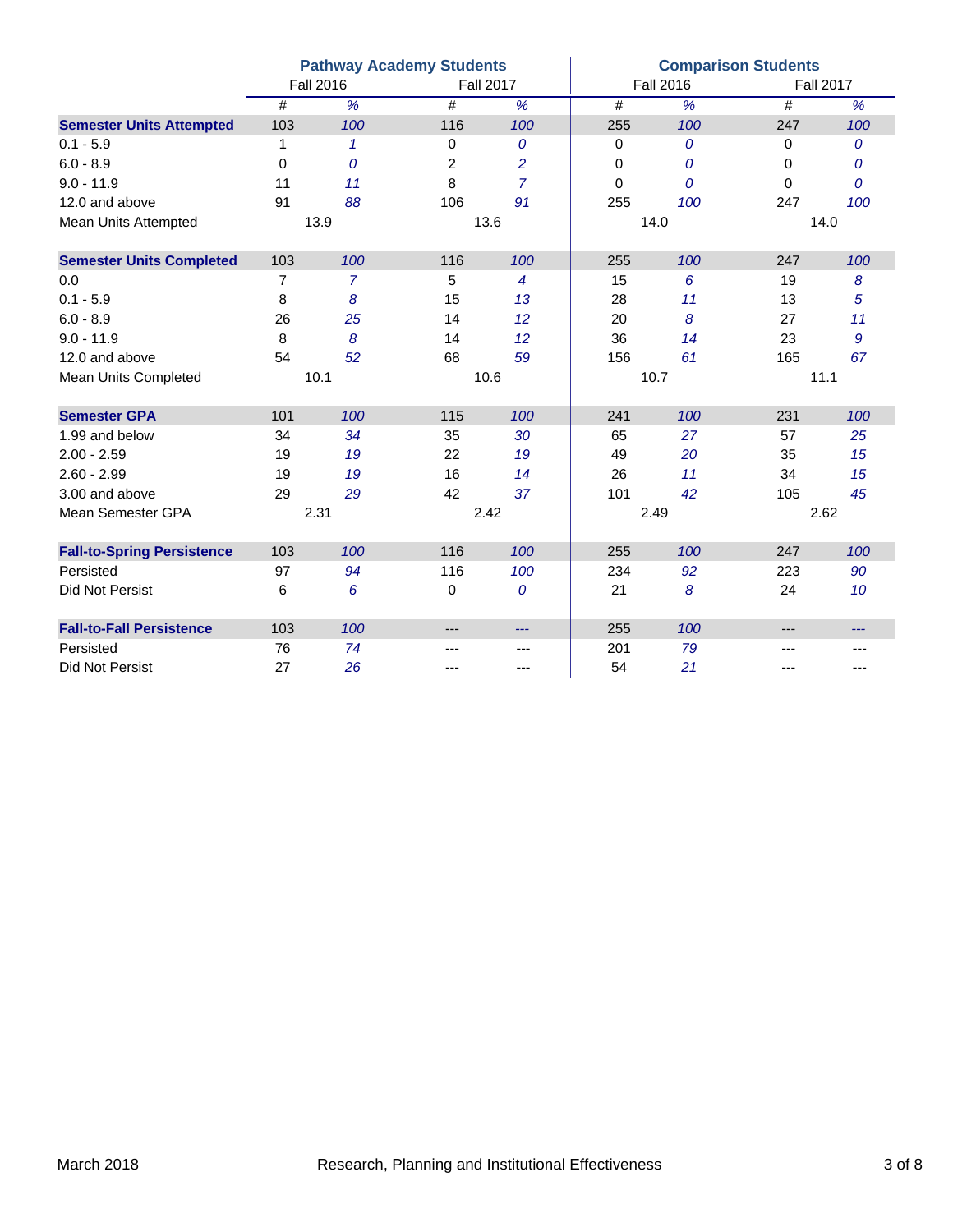### **Pathway Academy Comparison Report: Outcomes by Ethnicity Fall 2016 and Fall 2017 Cohorts**

|                                   | <b>Pathway Academy Students</b> |                |                  |                  | <b>Comparison Students</b> |                  |       |                          |  |
|-----------------------------------|---------------------------------|----------------|------------------|------------------|----------------------------|------------------|-------|--------------------------|--|
|                                   | <b>Fall 2016</b>                |                | <b>Fall 2017</b> |                  |                            | <b>Fall 2016</b> |       | <b>Fall 2017</b>         |  |
|                                   | #                               | $\%$           | $\#$             | $\%$             | $\#$                       | $\%$             | #     | $\%$                     |  |
| <b>Students</b>                   | 103                             | 100            | 116              | 100              | 255                        | 100              | 247   | 100                      |  |
| Asian                             | 5                               | $\overline{5}$ | 5                | $\boldsymbol{4}$ | 14                         | 5                | 11    | $\overline{\mathcal{A}}$ |  |
| <b>Black</b>                      | 9                               | 9              | 4                | 3                | 16                         | 6                | 12    | 5                        |  |
| Latinx                            | 76                              | 74             | 88               | 76               | 82                         | 32               | 95    | 38                       |  |
| White                             | 8                               | 8              | 10               | 9                | 129                        | 51               | 119   | 48                       |  |
| Two or More                       | 5                               | 5              | 8                | 7                | 11                         | 4                | 8     | 3                        |  |
| Not Reported/Other                | 0                               | 0              | 1                | 1                | 3                          | $\mathbf{1}$     | 2     | $\mathcal I$             |  |
| <b>Enrollments</b>                | 402                             | 100            | 468              | 100              | 1,048                      | 100              | 1,019 | 100                      |  |
| Asian                             | 21                              | 5              | 23               | 5                | 58                         | 6                | 44    | $\overline{\mathcal{A}}$ |  |
| <b>Black</b>                      | 36                              | 9              | 15               | 3                | 69                         | 7                | 51    | 5                        |  |
| Latinx                            | 296                             | 74             | 349              | 75               | 330                        | 31               | 389   | 38                       |  |
| White                             | 32                              | 8              | 44               | $\boldsymbol{9}$ | 533                        | 51               | 494   | 48                       |  |
| Two or More                       | 17                              | 4              | 34               | $\overline{7}$   | 46                         | 4                | 33    | 3                        |  |
| Not Reported/Other                | ---                             | ---            | 3                | 1                | 12                         | 1                | 8     | $\mathcal I$             |  |
| <b>Course Retention Rate</b>      | 90                              |                | 94               |                  | 91                         |                  | 93    |                          |  |
| Asian                             | 86                              |                | 100              |                  |                            | 98               |       | 95                       |  |
| <b>Black</b>                      | 92                              |                | 80               |                  |                            | 88               |       | 90                       |  |
| Latinx                            | 90                              |                | 94               |                  | 88                         |                  | 93    |                          |  |
| White                             | 91                              |                | 91               |                  | 92                         |                  | 94    |                          |  |
| Two or More                       | 82                              |                | 94               |                  |                            | 91               |       | 76                       |  |
| Not Reported/Other                | ---                             |                | 100              |                  |                            | 67               |       | 100                      |  |
| <b>Course Success Rate</b>        | 70                              |                | 72               |                  |                            | 73               |       | 76                       |  |
| Asian                             | 86                              |                | 87               |                  |                            | 67               |       | 70                       |  |
| <b>Black</b>                      | 58                              |                | 80               |                  |                            | 59               |       | 59                       |  |
| Latinx                            | 68                              |                | 87               |                  |                            | 65               |       | 72                       |  |
| White                             | 91                              |                | 84               |                  | 80                         |                  | 82    |                          |  |
| Two or More                       | 71                              |                | 50               |                  |                            | 74               |       | 58                       |  |
| Not Reported/Other                | ---                             |                | 100              |                  |                            | 42               |       | 100                      |  |
| <b>Math Course Retention Rate</b> | 83                              |                | 91               |                  | 85                         |                  | 88    |                          |  |
| Asian                             | 62                              |                |                  | 100              | 95                         |                  | 100   |                          |  |
| <b>Black</b>                      | 86                              |                | 100              |                  |                            | 83               |       | 75                       |  |
| Latinx                            | 84                              |                |                  | 91               |                            | 93               |       | 89                       |  |
| White                             | 100                             |                | 79               |                  | 82                         |                  | 89    |                          |  |
| Two or More                       | 71                              |                | 91               |                  | 67                         |                  | 60    |                          |  |
| Not Reported/Other                | ---                             |                | ---              |                  | 20                         |                  | ---   |                          |  |
| <b>Math Course Success Rate</b>   | 58                              |                | 57               |                  | 61                         |                  | 70    |                          |  |
| Asian                             | 62                              |                |                  | 75               |                            | 55               |       | 56                       |  |
| <b>Black</b>                      | 29                              |                |                  | 100              |                            | 42               |       | 62                       |  |
| Latinx                            | 57                              |                |                  | 57               | 63                         |                  | 65    |                          |  |
| White                             | 100                             |                |                  | 64               | 67                         |                  | 75    |                          |  |
| Two or More                       | 57                              |                |                  | 27               | 42                         |                  | 60    |                          |  |
| Not Reported/Other                | ---                             |                |                  | ---              | $\pmb{\mathit{O}}$         |                  | ---   |                          |  |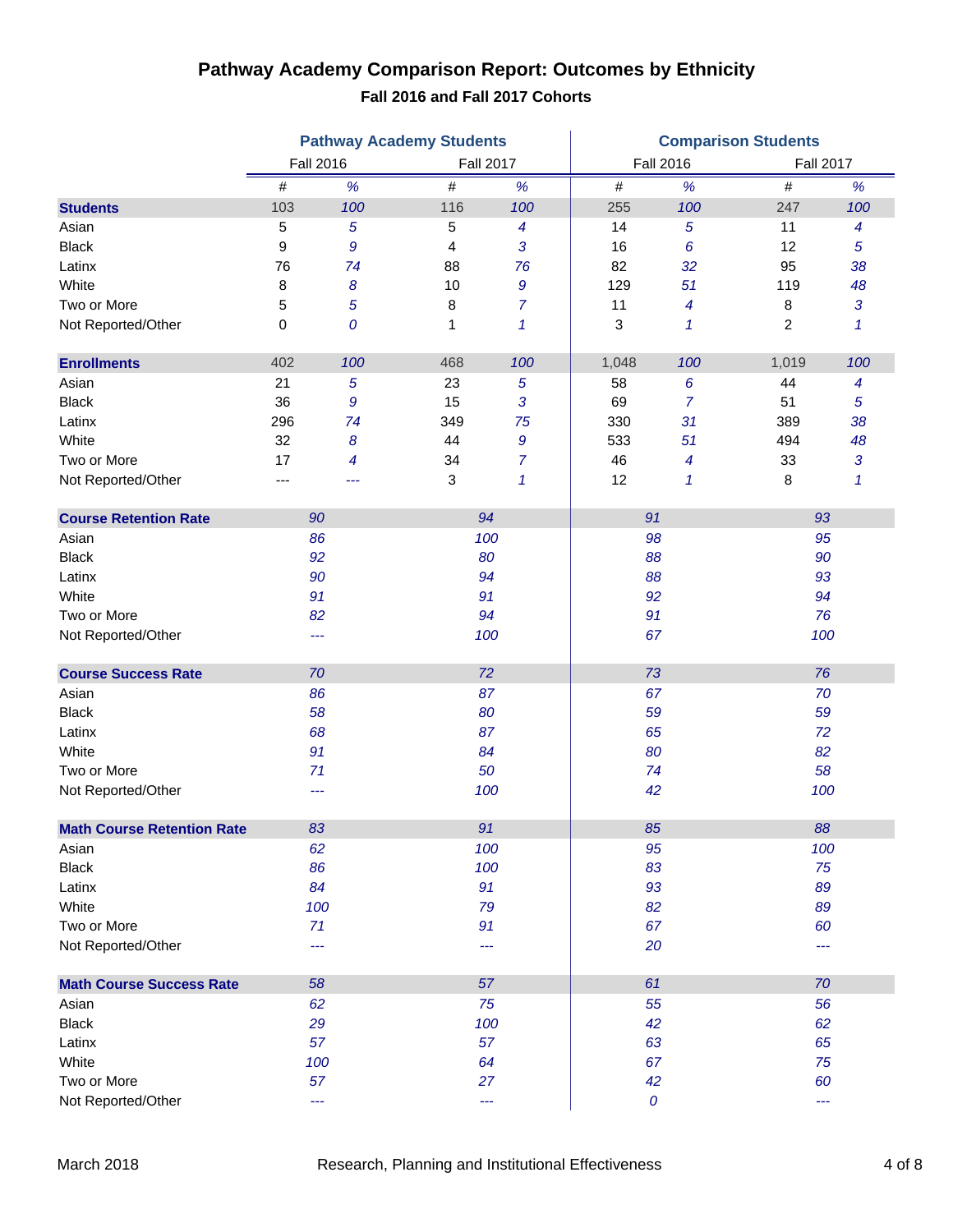|                                              |                  | <b>Pathway Academy Students</b> | <b>Comparison Students</b> |                      |  |
|----------------------------------------------|------------------|---------------------------------|----------------------------|----------------------|--|
|                                              | <b>Fall 2016</b> | <b>Fall 2017</b>                | <b>Fall 2016</b>           | <b>Fall 2017</b>     |  |
| <b>English Course Retention</b><br>Rate      | 93               | 94                              | 93                         | 94                   |  |
| Asian                                        | 100              | 100                             | 100                        | 100                  |  |
| <b>Black</b>                                 | 92               | 100                             | 91                         | 100                  |  |
| Latinx                                       | 92               | 94                              | 82                         | 94                   |  |
| White                                        | 88               | 91                              | 97                         | 96                   |  |
| Two or More                                  | 100              | 89                              | 100                        | 60                   |  |
| Not Reported/Other                           | ---              | ---                             | 100                        | 100                  |  |
| <b>English Course Success</b><br><b>Rate</b> | 72               | 75                              | 80                         | 79                   |  |
| Asian                                        | 100              | 100                             | 69                         | 100                  |  |
| <b>Black</b>                                 | 67               | 100                             | 55                         | 88                   |  |
| Latinx                                       | 69               | 72                              | 75                         | 69                   |  |
| White                                        | 88               | 91                              | 85                         | 85                   |  |
| Two or More                                  | 75               | 56                              | 90                         | 60                   |  |
| Not Reported/Other                           | ---              | ---                             | 67                         | 100                  |  |
| <b>ESL Course Retention Rate</b>             | 89               | 78                              | 88                         | 100                  |  |
| Asian                                        | ---              | ---                             | ---                        | 100                  |  |
| <b>Black</b>                                 | ---              | $\boldsymbol{0}$                | ---                        | $\scriptstyle\cdots$ |  |
| Latinx                                       | 89               | 83                              | 100                        | 100                  |  |
| White                                        | ---              | 100                             | 85                         | 100                  |  |
| Two or More                                  | ---              | ---                             | $\overline{a}$             | 100                  |  |
| Not Reported/Other                           | ---              | 100                             | 100                        | ---                  |  |
| <b>ESL Course Success Rate</b>               | 89               | 67                              | 88                         | 72                   |  |
| Asian                                        | ---              | ---                             | ---                        | 50                   |  |
| <b>Black</b>                                 | ---              | $\boldsymbol{0}$                | ---                        | $- - -$              |  |
| Latinx                                       | 89               | 67                              | 100                        | 83                   |  |
| White                                        | ---              | 100                             | 85                         | 71                   |  |
| Two or More                                  |                  | ---                             | $\scriptstyle\cdots$       | 100                  |  |
| Not Reported/Other                           | ---              | 100                             | 100                        | $---$                |  |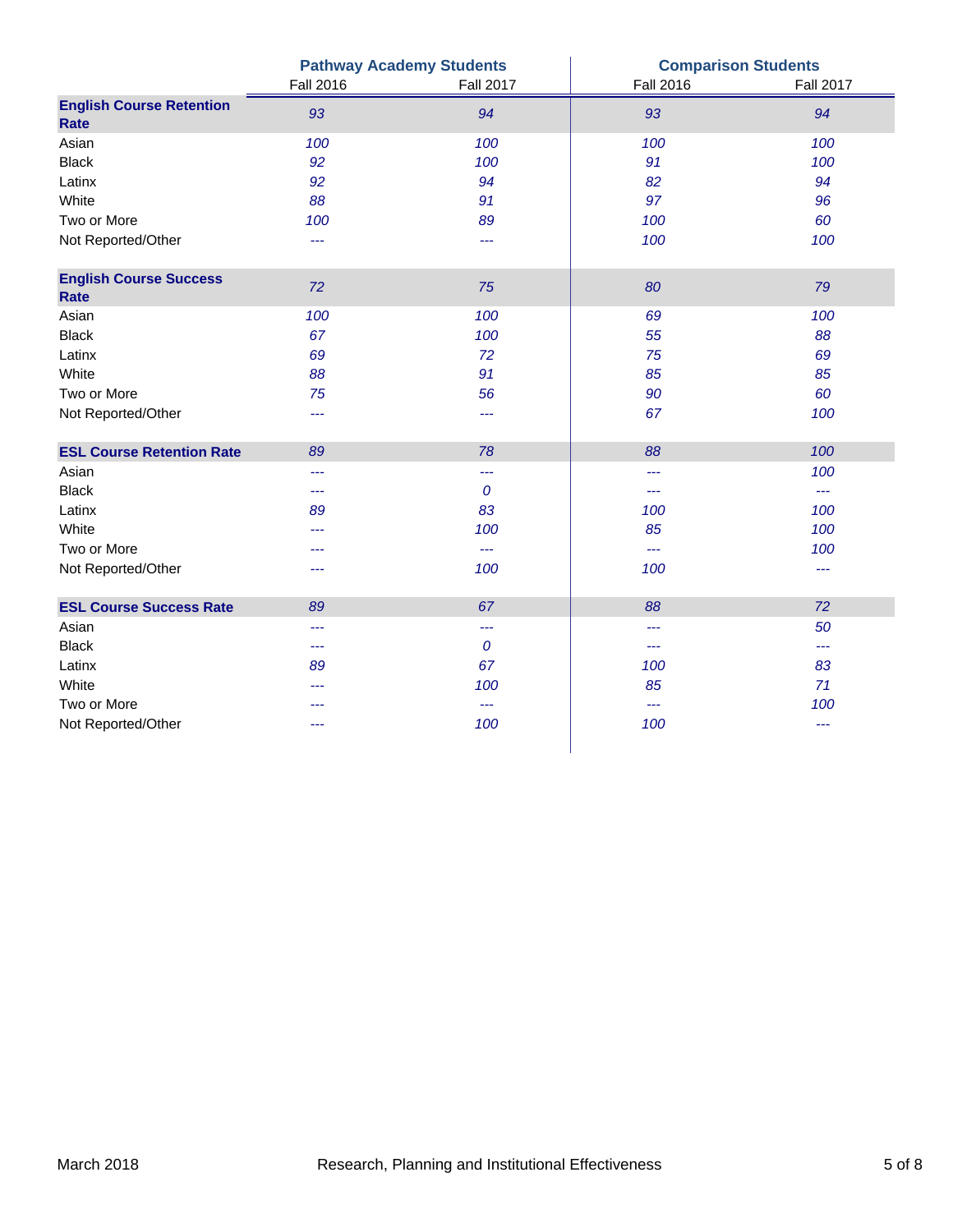|                                   |                  | <b>Pathway Academy Students</b> | <b>Comparison Students</b> |                  |  |  |
|-----------------------------------|------------------|---------------------------------|----------------------------|------------------|--|--|
|                                   | <b>Fall 2016</b> | <b>Fall 2017</b>                | <b>Fall 2016</b>           | <b>Fall 2017</b> |  |  |
| <b>Mean Semester Units</b>        | 13.9             | 13.6                            | 14.0                       | 14.0             |  |  |
| <b>Attempted</b>                  |                  |                                 |                            |                  |  |  |
| Asian                             | 14.6             | 13.4                            | 14.3                       | 14.3             |  |  |
| <b>Black</b>                      | 13.8             | 12.8                            | 13.9                       | 13.6             |  |  |
| Latinx                            | 13.9             | 13.6                            | 13.7                       | 13.6             |  |  |
| White                             | 14.3             | 13.9                            | 14.2                       | 14.3             |  |  |
| Two or More                       | 13.2             | 13.6                            | 13.7                       | 13.8             |  |  |
| Not Reported/Other                | $\overline{a}$   | 15.0                            | 14.0                       | 12.0             |  |  |
| <b>Mean Semester Units</b>        |                  |                                 |                            |                  |  |  |
| <b>Completed</b>                  | 10.1             | 10.6                            | 10.7                       | 11.1             |  |  |
| Asian                             | 11.8             | 12.2                            | 10.6                       | 9.9              |  |  |
| <b>Black</b>                      | 8.4              | 9.8                             | 9.8                        | 8.4              |  |  |
| Latinx                            | 9.9              | 10.6                            | 9.5                        | 10.5             |  |  |
| White                             | 12.9             | 11.8                            | 11.7                       | 12.2             |  |  |
| Two or More                       | 10.4             | 8.3                             | 10.8                       | 8.4              |  |  |
| Not Reported/Other                | ---              | 15.0                            | 8.0                        | 12.0             |  |  |
| <b>Mean Semester GPA</b>          | 2.31             | 2.42                            | 2.49                       | 2.62             |  |  |
| Asian                             | 3.04             | 3.15                            | 2.11                       | 2.35             |  |  |
| <b>Black</b>                      | 1.67             | 2.96                            | 2.27                       | 2.21             |  |  |
| Latinx                            | 2.21             | 2.35                            | 2.22                       | 2.45             |  |  |
| White                             | 3.40             | 2.90                            | 2.75                       | 2.80             |  |  |
| Two or More                       | 2.45             | 1.84                            | 2.44                       | 2.62             |  |  |
| Not Reported/Other                | ---              | 3.00                            | 2.31                       | 3.50             |  |  |
|                                   |                  |                                 |                            |                  |  |  |
| <b>Fall-to-Spring Persistence</b> | 94               | 100                             | 92                         | 90               |  |  |
| Asian                             | 100              | 100                             | 93                         | 91               |  |  |
| <b>Black</b>                      | 78               | 100                             | 88                         | 67               |  |  |
| Latinx                            | 69               | 100                             | 88                         | 87               |  |  |
| White                             | 100              | 100                             | 68                         | 95               |  |  |
| Two or More                       | 80               | 100                             | 61                         | 88               |  |  |
| Not Reported/Other                | ---              | 100                             | 100                        | 100              |  |  |
| <b>Fall-to-Fall Persistence</b>   | 74               |                                 | 79                         |                  |  |  |
| Asian                             | 100              | ---                             | 71                         | ---              |  |  |
| <b>Black</b>                      | 78               |                                 | 75                         |                  |  |  |
| Latinx                            | 71               |                                 | 66                         |                  |  |  |
| White                             | 88               |                                 | 89                         |                  |  |  |
| Two or More                       | 60               |                                 | 73                         |                  |  |  |
| Not Reported/Other                | ---              | ---                             | 67                         | ---              |  |  |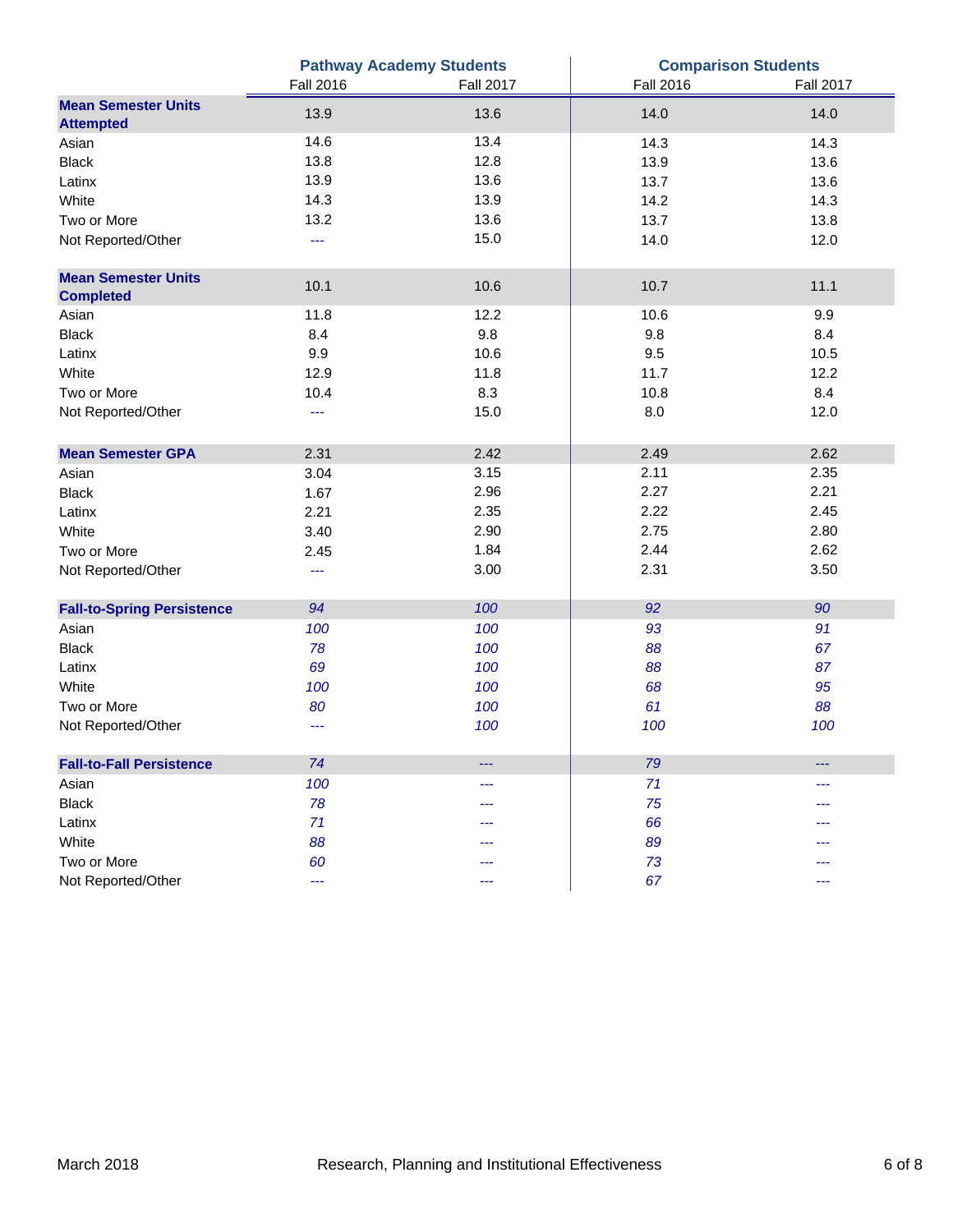# Cuyamaca College

## **Pathway Academy Comparison Report: Outcomes by Gender**

**Fall 2016 and Fall 2017 Cohorts**

|                                                | <b>Pathway Academy Students</b> |                |      |                  | <b>Comparison Students</b> |                  |       |                  |  |
|------------------------------------------------|---------------------------------|----------------|------|------------------|----------------------------|------------------|-------|------------------|--|
|                                                | <b>Fall 2016</b>                |                |      | <b>Fall 2017</b> |                            | <b>Fall 2016</b> |       | <b>Fall 2017</b> |  |
|                                                | #                               | %              | $\#$ | %                | $\#$                       | %                | $\#$  | %                |  |
| <b>Students</b>                                | 103                             | 100            | 116  | 100              | 255                        | 100              | 247   | 100              |  |
| Female                                         | 49                              | 48             | 63   | 54               | 110                        | 43               | 125   | 51               |  |
| Male                                           | 52                              | 50             | 50   | 43               | 138                        | 54               | 116   | 47               |  |
| Not Reported                                   | $\overline{\mathbf{c}}$         | $\overline{c}$ | 3    | 3                | $\overline{7}$             | $\mathfrak{3}$   | $\,6$ | $\overline{a}$   |  |
| <b>Enrollments</b>                             | 402                             | 100            | 468  | 100              | 1,048                      | 100              | 1,019 | 100              |  |
| Female                                         | 189                             | 47             | 247  | 53               | 438                        | 42               | 520   | 51               |  |
| Male                                           | 204                             | 51             | 208  | 44               | 580                        | 55               | 475   | 47               |  |
| Not Reported                                   | 9                               | 2              | 13   | 3                | 30                         | $\mathfrak{3}$   | 24    | $\overline{2}$   |  |
| <b>Course Retention Rate</b>                   | 90                              |                |      | 94               | 91                         |                  | 93    |                  |  |
| Female                                         | 90                              |                |      | 94               |                            | 90               | 92    |                  |  |
| Male                                           | 89                              |                |      | 93               | 91                         |                  | 94    |                  |  |
| Not Reported                                   | 100<br>92                       |                |      | 100              |                            | 79               |       |                  |  |
| <b>Course Success Rate</b>                     | 70                              |                |      | 72               | 73                         |                  | 76    |                  |  |
| Female                                         | 66                              |                |      | 72               |                            | 74               | 78    |                  |  |
| Male                                           | 72                              |                | 72   |                  | 72                         |                  | 75    |                  |  |
| Not Reported                                   | 100                             |                |      | 69               |                            | 63               | 42    |                  |  |
| <b>Math Course Retention Rate</b>              | 83                              |                |      | 91               |                            | 85               | 88    |                  |  |
| Female                                         | 81                              |                |      | 93               |                            | 80               | 88    |                  |  |
| Male                                           | 85                              |                | 89   |                  |                            | 88               |       | 91               |  |
| Not Reported                                   | 100                             |                |      | 75               | 100                        |                  | 57    |                  |  |
| <b>Math Course Success Rate</b>                | 58                              |                |      | 57               | 61                         |                  | 70    |                  |  |
| Female                                         | 49                              |                |      | 58               |                            | 63               | 74    |                  |  |
| Male                                           | 65                              |                | 55   |                  | 60                         |                  | 68    |                  |  |
| Not Reported                                   | 100                             |                |      | 75               | 60                         |                  | 29    |                  |  |
| <b>English Course Retention</b><br><b>Rate</b> | 93                              |                |      | 94               |                            | 93               | 94    |                  |  |
| Female                                         | 96                              |                |      | 97               |                            | 93               | 93    |                  |  |
| Male                                           | 89                              |                |      | 90               |                            | 93               |       | 96               |  |
| Not Reported                                   | 100                             |                |      | 100              |                            | 100              | 75    |                  |  |
| <b>English Course Success</b><br>Rate          | 72                              |                |      | 75               |                            | 80               | 79    |                  |  |
| Female                                         | 72                              |                |      | 75               |                            | 78               | 82    |                  |  |
| Male                                           | 71                              |                |      | 76               |                            | 82               | 75    |                  |  |
| Not Reported                                   | 100                             |                |      | 67               |                            | 67               | 75    |                  |  |